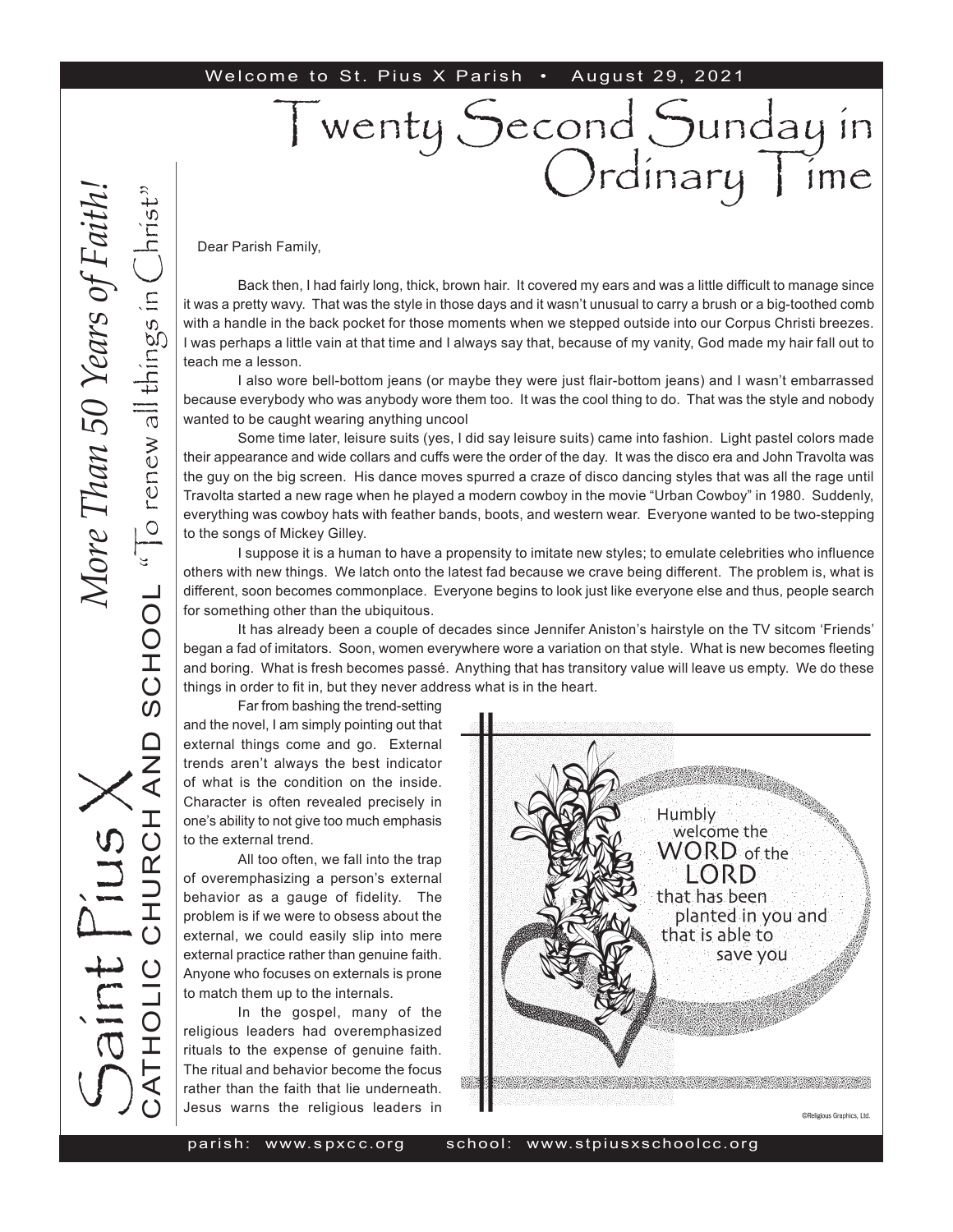*Pastor* Fr. Paul Hesse

*Pastoral Associate* Deacon Stacy Millsap

*Permanent Deacons* Salvador (Sal) Alvarado *Loni Lugo*

*Parish Secretary/Bookkeeper* Lisa Catchings

*Parish Office Assistant* Wilma Toledo

*Director of Religious Education* Kelly Ward

> *Adult Faith Formation* Deacon Stacy Millsap

 *Director of Youth Ministry* Brandon Lutz

> *Music Minister* Michael Mullins

*Youth Mass Band Leader* Mick Boudreau

 *School Principal* Beth Hinojosa *(361)992-1343*

*Maintenance* Ernie Peña, Jose Vasquez, Yolanda Villarreal

*Bulletin/Website Editor* Lisa Catchings

*Office phone: (361) 993-4053 Office fax: (361)992-0352 Office email: parishoffice@stpiusxcc.org 5620 Gollihar Road Corpus Christi, TX 78412*

> *parish website* **www.spxcc.org**

today's gospel that they become too absorbed in external washing rituals to the point that they were missing the boat with regard to faith. They were encouraging something that was devoid of any real meaning.

Jesus wants a genuine faith that comes from the heart. He wants us to have an authentic love for him that informs our character, which in turn gives meaning to our customs. Obviously, external acts and rituals aren't to be shunned altogether. They can complement our internal disposition and they help shape our reverence and devotion. They aren't, however, an end in themselves. They should always correspond to what lies within the heart. Let's strive always to nurture our interior relationship with God so that our external acts stem from an authentic love that keeps us from doing things merely for show. God bless,

Fr. Paul

### *May He Rest in Peace*

Please pray for the repose of the soul of parishioner Henry Heatherley, whose funeral service was held here this past week. Please keep his family in your prayers.

#### *Welcome New Parishioners!*

Please welcome Craig Hendrickson and James & Edna Baldwin, who recently registered at our parish. We are glad to have them be an active part of our growing faith community.

#### *Healing Mass This Friday*

We will be celebrating the Sacrament of Anointing of the Sick at Mass this coming Friday, September 3rd, at 5:30 p.m. We encourage those who are at-risk, or feeling ill, to remain home for your safety and the safety others.

#### *From the Parish Mailbox…*

Dear Friends, thank you so much for your recent donation of diapers to the Pregnancy enter. Our volunteer counted your donation to be 408 diapers! That is such a tremendous blessing, and we are very grateful. To some a box of diapers and a package of wipes may not seem like much, but to our moms it means a great deal. I want you to know that your gift really will help so many here in the Coastal Bend. In Christ, Jana Pinson, Executive Director

> Parish Office Hours: *Monday-Friday, 9:00AM-5:00PM*

#### Schedule of Services

Masses: *First Saturday: 8:15AM Saturday: Vigil at 5:30PM. Sunday: 8AM, 10AM, 12PM, 5:30PM Vietnamese Mass: 7:30PM*  Weekdays: *Monday through Friday 8:15AM, Wednesday & Friday 5:30PM Holy Days: 6:30AM, 8:15AM, 12PM & 6:00PM(Vigil 5:30PM)* Confessions: *Saturdays - 4-5PM and Thursdays 7:00-7:50PM* Marriages: *By appointment only and notice six months in advance. Baptismal Instruction: Pre-register through the office.* Anointing of the Sick: *First Firday Healing Mass or by request.*

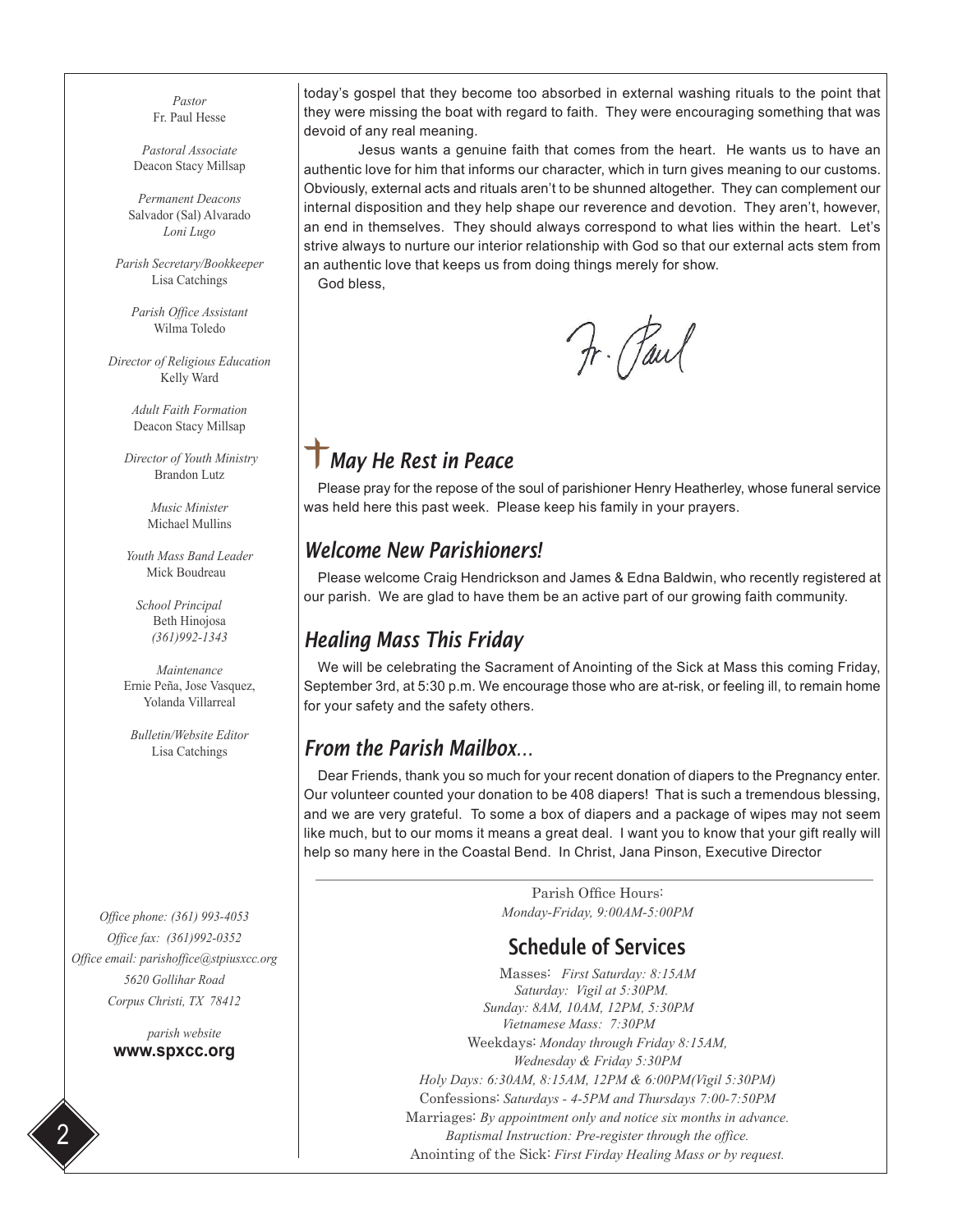### *U. S. Flag Retirement Drop Off*

This is a reminder to everyone that we have a drop-off box in the parish office for old and worn U.S. Flags that need to be properly retired. As you may know, U.S. Flags should not be thrown in the trash but must be given a proper retirement ceremony. Our scout troop has done many such ceremonies throughout the years. If you have any old and worn U.S. Flags that need to be retired, please bring them by the office during regular office hours and our troop will give them a proper retirement.

# *Religious Education and Confirmation Classes*

Please continue to watch the bulletin for more information on the start date for Religious Education and Sacramental prep classes. It will be sometime in mid-September. You can find registration forms in the back of the church or register on the homepage of our website, www.spxcc.org.

# *Director of Religious Education*

We would like to Welcome Kelly Ward, who will be coordinating our Religious Faith Formation programs. We thank Kelly for her generous service and for her dedication to forming our young minds in the Faith!

# *Rite of Christian Initiation of Adults*

If you are an adult and would like to be baptized, or be confirmed, or receive 1st Holy Communion, the RCIA program is designed just for you.

Or perhaps you come from another denomination and are considering becoming Catholic, the RCIA program is for you, too.

Or maybe you're not married in the Church, but would like to be. The RCIA program may be able to help you with this, as well. Please contact the parish office at (361)993-4053 to sign up.

# *The Hidden King, The Jewish Roots of St. Joseph*



If you already have a devotion to Joseph, or if you would like to deepen your relationship with him, or if you just want to understand what the Bible really teaches about the man who was closest to Jesus, then this Bible Study is for you. What better time than during the Year of St. Joseph! Dr. Pitre's 3-week series opens up the mysteries of

- St. Joseph's hidden identity,
- his relationship with Mary, and
- his role as the earthly foster-father of Jesus

by focusing on the Bible, ancient Jewish and Roman history, and the living Tradition of the Church. Although Joseph is silent in pages of the New Testament, when looked at through ancient Jewish eyes, he stands with Jesus and Mary at the very center of salvation history. Classes will be Tuesday evenings, 7-9 pm on September 14, 21, and 28; and repeated on Thursday afternoons 2-4 pm on September 16, 23, and 30. All classes will meet in the Youth Building. Contact the Parish Office to sign up for the class.

# *Comings and Goings*

*The Week at a Glance*



**Sunday, August 29th**  9:00AM – 2:00PM – Blood Drive 1:30 PM – Baptism - CH **Monday, August 30th**  7:00PM – Scouts - CAF **Tuesday, August 31st Wednesday, September 1st**  7:00-8:00AM – Joyful Pillars – CC#2 **Thursday, September 2nd**  12:00-3:00PM – Bridge Club – PH 6:00-7:00PM – Cubs – CC#1 & CAF 7:00PM – Adoration – CH 7:00PM – Confessions - CH **Friday, September 3rd** 5:30PM – Anointing Mass – CH **Saturday, September 4th** 10:00AM – Baptism class – CC#2



#### *Follow Us On Facebook!*

Keep up with all the latest on our Facebook page. Go to our link at facebook. com/stpiusxcc.



**Deadline for submitting** bulletin announcements is **Wednesday's @ 12:00noon**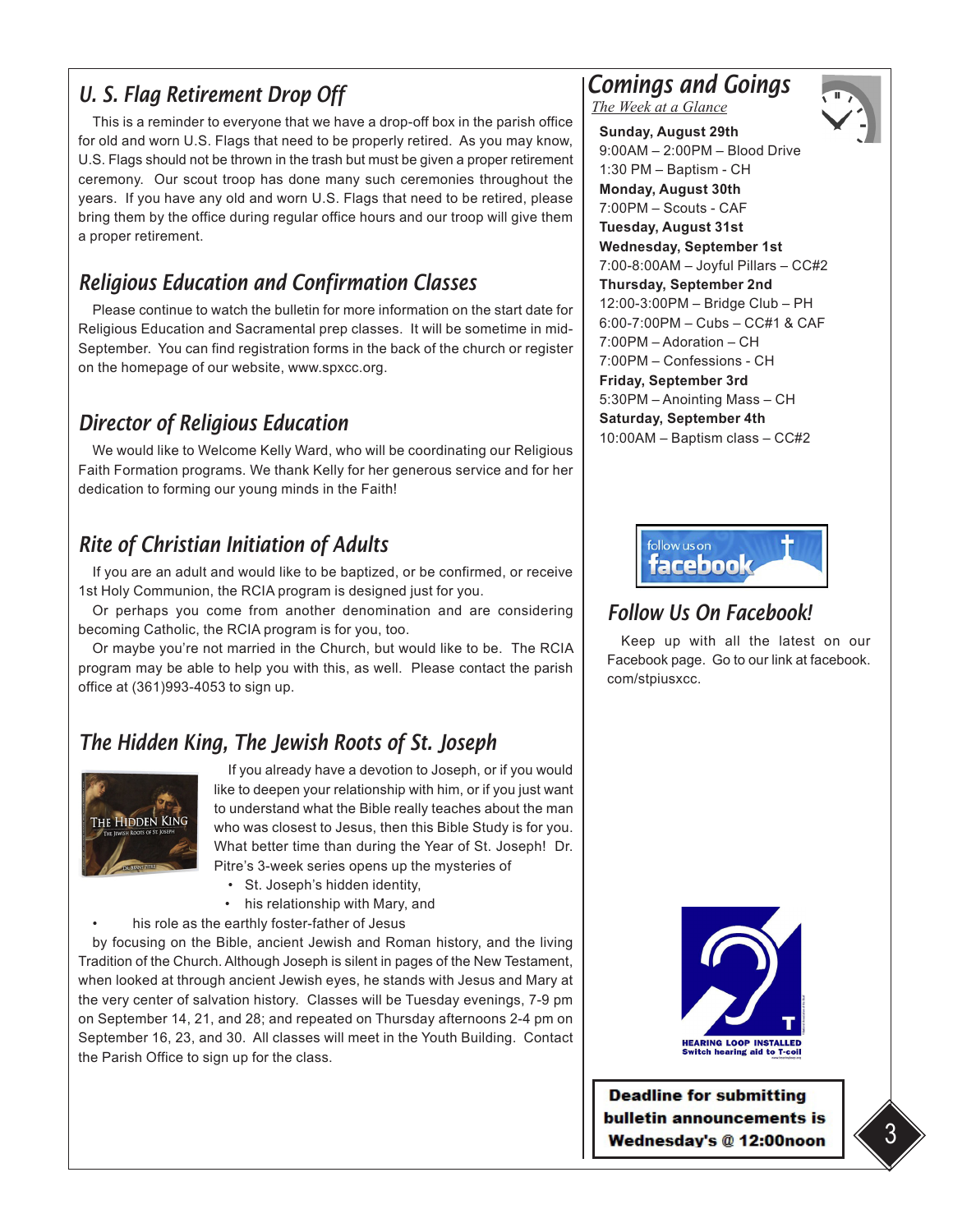#### *Blood Drive*

Our next blood drive is scheduled for today, Sunday, August 29th from 9am to 2 pm. Appointments are recommended & walkins are welcome. To register, call the Blood Center at 361-855-4943. Donors will receive a T-Shirt, a Small Planet coupon & a Bowlero Coupon for ONE FREE GAME.

# *Prayers for Afghanistan*

With the takeover of Afghanistan, the situation of the Afghan people is dire. There are also many desperate Americans and other international citizens trying to return home. Let us pray for all of them, as well as for peace.

# *Collection for Haiti Earthquake Victims*

This weekend, we will be taking up a collection for the support of the earthquake victims in Haiti. Thank you for your generosity to this cause.

# *Acts of Charity*

The Acts of Charity Monthly Outreach for August is an opportunity to be a helping hand to our parish school. Basic office supplies are needed throughout the school year and we want to stock their supply cabinet to offset these recurring expenses.

We are listing items that can be purchased at local stores and deposited in our donation canister and boxes in the rear of the church, dropped off at the school office or church office. Some of you prefer to order on-line and this is also a convenient option, as many items are bulky and heavy. If you choose to order, items can be shipped directly to St. Pius X Catholic School, 737 St. Pius Drive, Corpus Christi, TX 78412. If you would like the links to these items on Amazon.com, please email Acts of Charity member Dona Eggenberger at donaeggen@hotmail.com.

- Clorox/Lysol wipes
- 409 cleaner spray
- AA and AAA batteries
- white letter size cardstock
- letter size manilla folders any variety
- clear shipping/packaging tape

Thank you for your generosity to St. Pius Acts of Charity and the August outreach for St. Pius X School.

#### *Bereavement Program*

This is such a stressful time for family as they try to navigate the funeral process. We would love to be able to offer them a stress-free reception/light meal if they so desired. This is where we need your help! What the committee is looking for is:

- Volunteers to make salads/desserts and deliver to the parish hall.
- Volunteers who could be available during the receptions to make sure the food/drinks are out and ready for the family.
- Volunteers who could help with legal/accounting/general questions that can sometimes arise after a family member has passed.

Do you have a flexible schedule that would allow you to be free a morning/afternoon once or twice a month? Can you bake (or buy) a dessert? Do you have an understanding of legal issues that arise after death? Is the Holy Spirit leading you to help this ministry? If so, please contact the parish office, or visit the Acts of Charity tab under the parish website (St. Pius X Catholic Church: Acts of Charity (stpiusxcc.org)).

#### *Hands on Help*

Are you a licensed plumber, electrician, general contractor or handyman? The Acts of Charity Hands on Help Program would love to add you to our list of providers who might be able to bid on small home projects. If you would reach out to us via the parish office or on the parish website, we would greatly appreciate your help.

# *32nd Annual Celebration for Life Banquet Postponed*

This event has been postponed until October due to the rise in Covie-19 cases. More information will be forthcoming regarding the rescheduling, so please continue to watch the bulletin.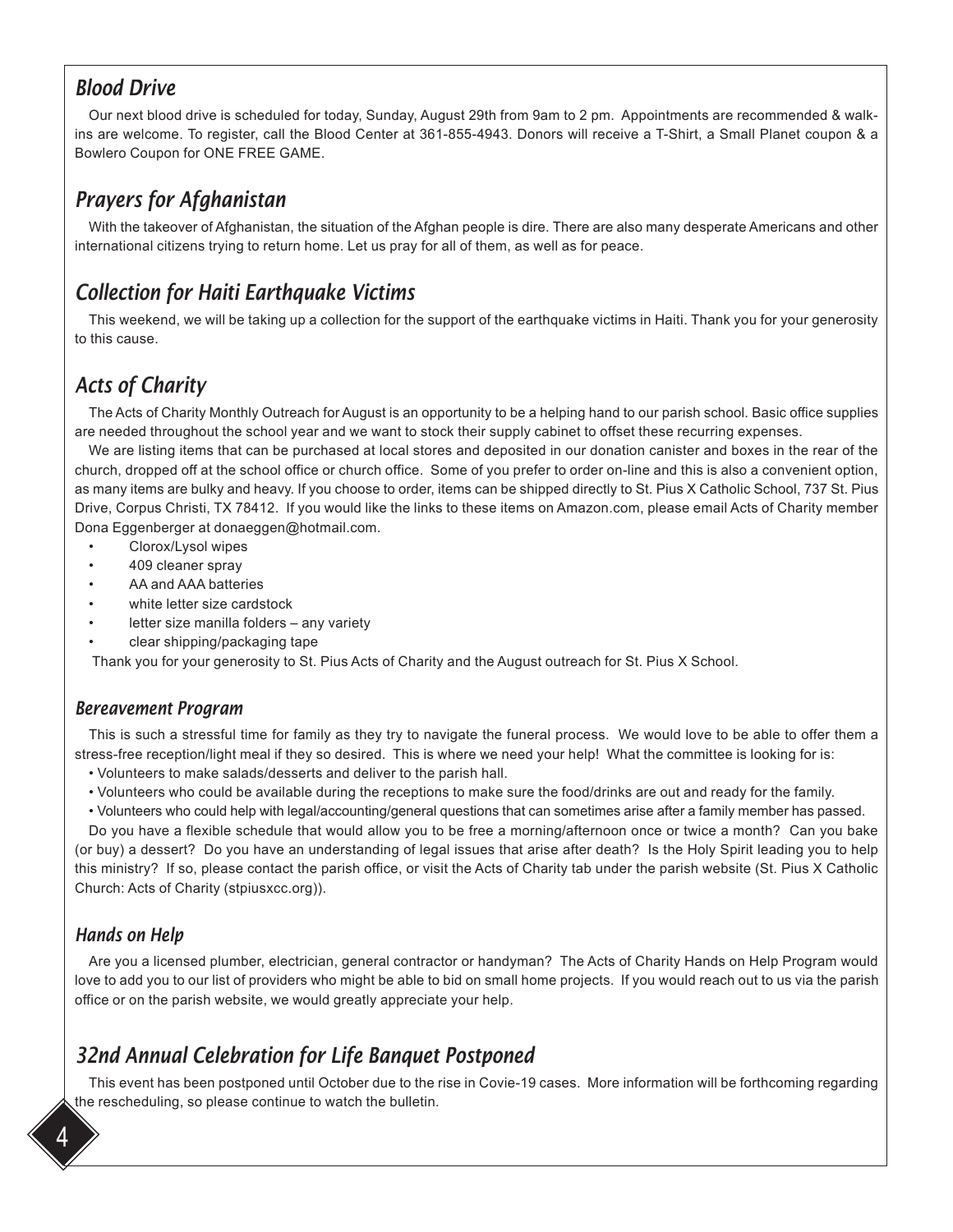

#### *School News By Principal Beth Hinojosa*

*Our mission is to develop the whole child in a Christ centered environment to become a loving and productive citizen in today's world.* 

#### *IMPORTANT DATES*

8/31 Draw for \$100 off tuition no tardies & Gospel Value winners will be rewarded. 9/5 School Sunday Noon Mass

Blue Jay Parishioners and Families,

We want to take a moment to give a heartfelt thank you and say goodbye to our Seminarian Raymond. He has been a blessing to our school, students, teachers, and staff. He will be missed and we wish him well as he travels to Rome to finish up with his studies.

We are looking for Raffle Ticket Sponsorships for our Spooktacular. If you would like to be a sponsor head over to ST-PIUS-X-CATHOLIC-SCHOOL-PTO.CHEDDARUP.COM or call the school at 992-1343. We will print your business name right on our raffle tickets if you sponsor before they are printed! We are still looking for \$750, \$500, \$350, \$100, and \$75 sponsors. We are also looking for silent auction items.

I am happy to report that our Open House was a success. We held the event virtually and everything went smoothly. We were fortunate to have Monica Maldonado, the Director of Technology from the Diocese, assist us with the event. We had over 100 in attendance online. It was so cool to see it all in motion. Everyone started off together and then broke into small groups according to what grade level their child was in. The teachers presented to their individual groups and did a fabulous job. I was proud of everyone, including our parents who are doing a great job learning how to utilize technology in order to keep everyone safe.

We are doing everything we can to keep our students and teachers healthy so that we keep the school open. So far, the measures we have in place are working and things are looking good! Please join me in praying each day for the health and safety of all students and teachers across our great nation. I also want to ask you to pray for one of our students Julian Galloway. He battled cancer once before and won. The cancer is back and now he is faced with more battles to fight. Let us join together and pray fiercely each day, together as a family. May the Lord hear our cry and heal Julian in Jesus name. Thank you and God Bless.

### *KLUX PledgeFest 2021*

Join the excitement! KLUX 2021 PledgeFest will take place on Monday, August 30th through Friday, September 3rd. To volunteer, please contact Irene Menchaca at 361-289-6437 or imenchaca@goccn.org. The Annual Fall On-Air Fundraiser GOAL is \$70,000. To make contributions, call the PledgeFest line at (361) 289-6437 or utilize the secure PayPal link on the station website: www. klux.org. Checks can also be mailed to: KLUX Radio, 1200 Lantana St., Corpus Christi, Texas 78407. We hope you will join us for PledgeFest 2021, and thank you for supporting HD KLUX 89.5 FM.

### *2021 Celebration of Charity Virtual Fundraiser*

This celebration will run from August 16th – September 13th, 2021. We need your help and cannot do it without you! Please visit https://catholiccharities-cc.org/celebration for more information on how to donate. Our goal is \$200,000! Funds raised help support our vital ministries.

### *Charitable COVID-19 Precautions*

As COVID-19 cases and hospitalizations have been significantly increased, we want to encourage all of our parishioners to practice good safety precautions in order to not endanger others or oneself. We strongly encourage the wearing of masks at Mass, even if not mandated. We also suggest physical distancing from other individuals/families in order to keep them and yourselves safe. We urge you to check your temperature before coming to Mass, and if you are experiencing symptoms like cough, fever, shortness of breath, headache, sore throat, chills, diarrhea, congestion, vomiting, loss of taste or smell, etc. please stay home since these are strong signs of COVID infection. People often think they have allergies, but they test positive for COVID. We want to protect you and others as an act of charity. In consultation with your doctor, we encourage you to also receive the COVID-19 vaccine if you are able.

**Advertise your business** here. Contact the Parish **Office Monday - Friday,** 9:00am - 5:00pm. Cost is \$25 per week.

BULLETIN SPONSOR